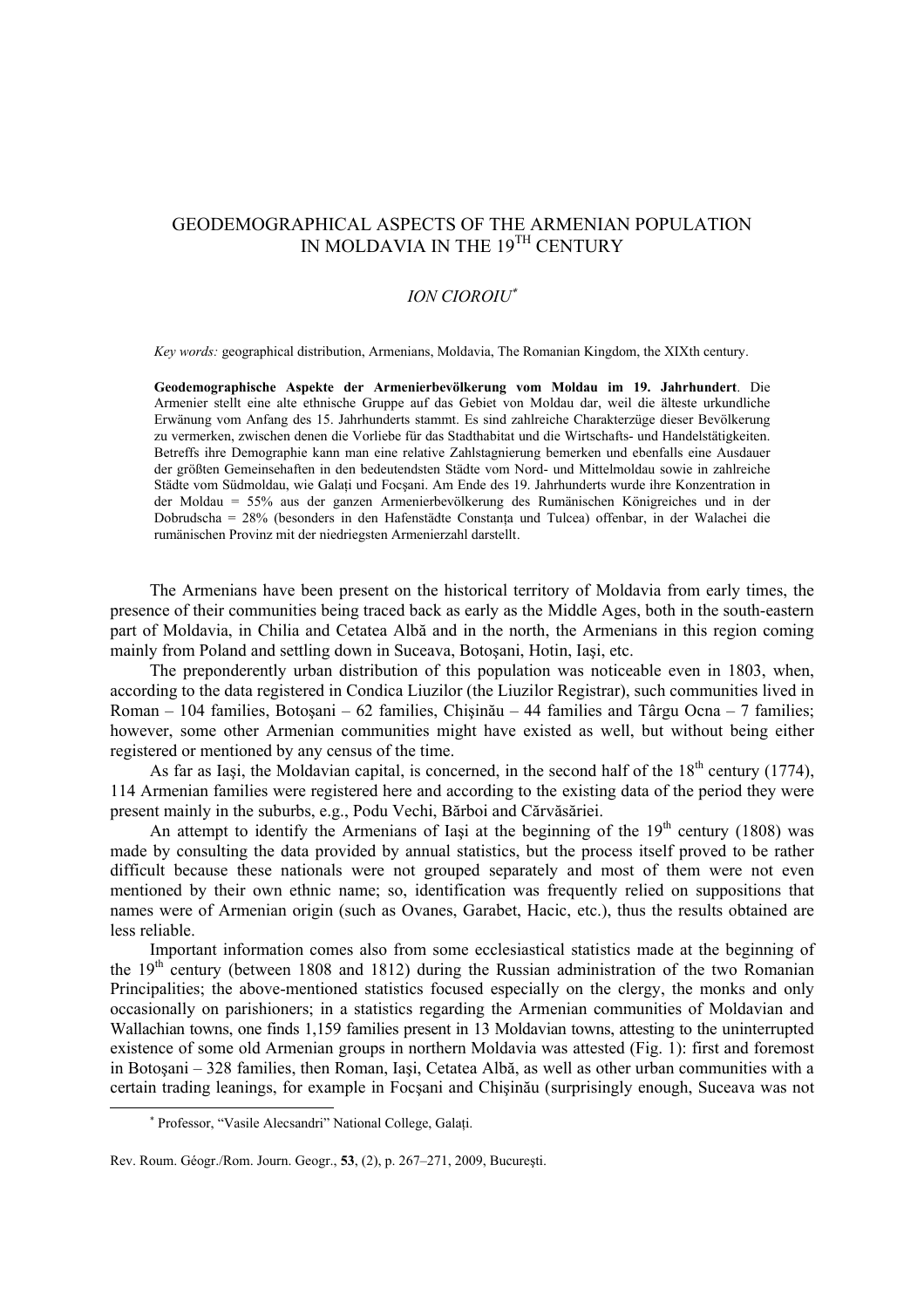mentioned, which may be either an omission or a reality, namely that the Armenian community had been regressing for some time.)



Fig.  $1$  – The distribution of Armenians in historical Moldavia at the beginning of the  $19<sup>th</sup>$  century.

Towards the middle of the  $19<sup>th</sup>$  century, the 1859 census confirmed (Fig. 2a) the presence of 3,161 Armenians in Moldavia, apart from another 274 who lived in Cahul and Ismail, that is in the south of Basarabia.

In the north, Botoşani continued to hold a leading position, which was obviously due to the strong Armenian community settled down in that town which was the county-capital. Some other counties like Roman (most Armenians lived in Roman city), Iaşi or Putna could be added to the list.

At the same time, Suceava registered a significant numerical decrease of what used to be one of the strongest and most numerous Armenian populations in Moldavia. This was the result of a series of factors e.g. the northern part of the old county of Suceava was incorporated into the Austrian Empire (the county capital, Suceava, where the greatest part of Armenians lived, now belonged to the Austrians); after 1775 some Armenian families migrated to Bucovina, which was also part of the Austrian Empire (and among others, at the end of the  $18<sup>th</sup>$  century, the Armenians living in Moldavia lost the right of landowning), etc.

As a matter of fact, in the second half of the  $19<sup>th</sup>$  century, a major decrease in the number of the Armenian population occurred throughout Bucovina – 1,710 Armenians being registered in 1869, and only 757 at the beginning of the  $20<sup>th</sup>$  century, in 1900, which is less than half.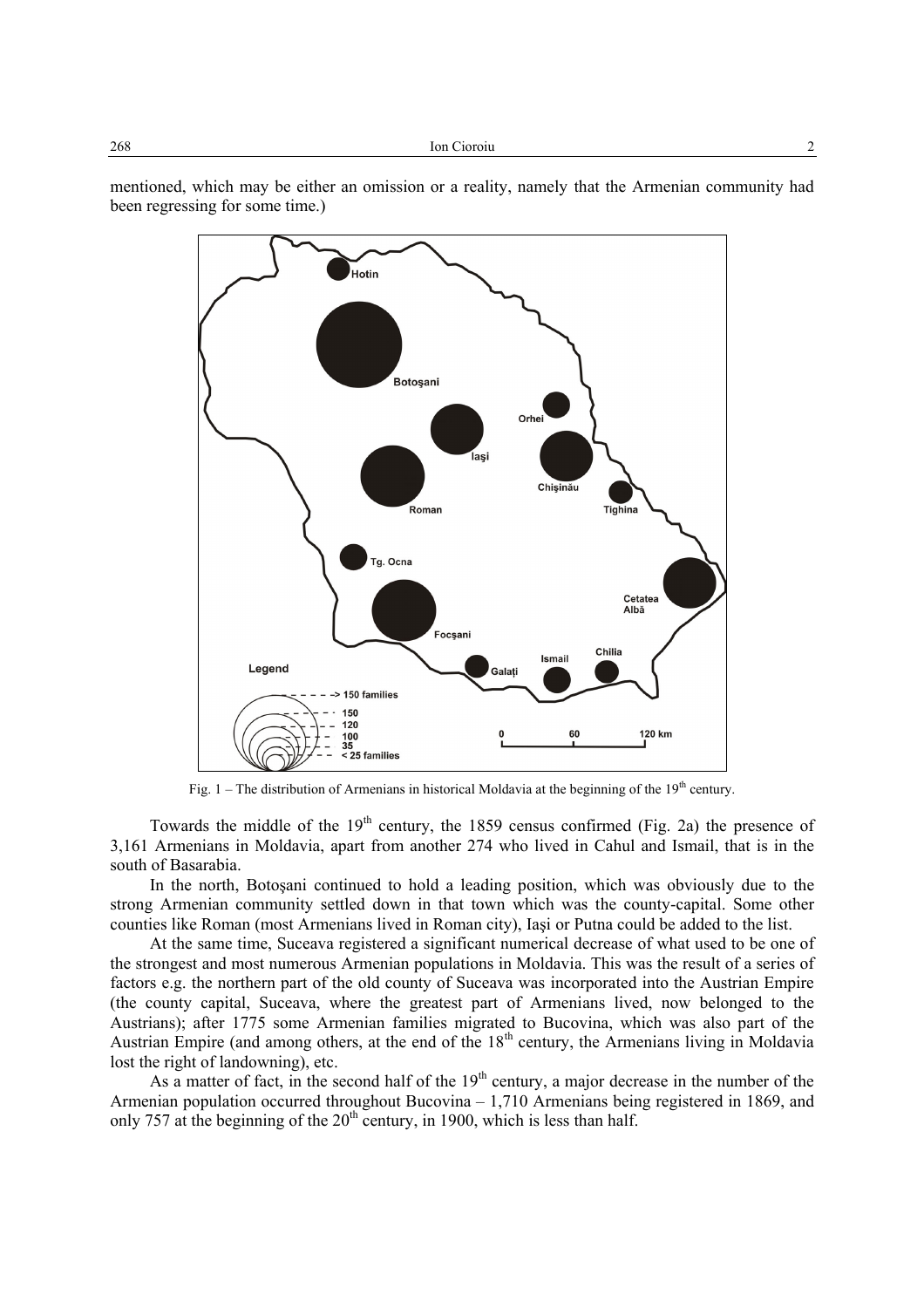The first half of the  $19<sup>th</sup>$  century witnessed both a numerical and economic growth of some southern Moldavian communities; here, besides the older Armenian nucleus in Focşani, the communities of Tecuci and especially of Galati became well-known, the latter due to the development of the town of Galaţi itself as Danubian port.



Fig. 2 – The distribution of Armenians in Moldavia, in: a) 1860; b) 1899.

Thus, it became more than obvious that just like in the case of Jews, Armenian groups displayed a tendency to move towards the south of Moldavia or even farther, to Wallachia.

It is worth mentioning that, in the process of their migration, Armenians chose to settle down in the most important towns of these regions. Towards the end of the  $19<sup>th</sup>$  century, this population in Moldavia was almost the same as that registered 4 decades before – 3,181 in 1889, a figure which definitely placed Moldavia on a leading position (ahead of all the other Romanian provinces) with 55% of its population of Armenian origin.

The county distribution of the Armenian population was quite similar to that of the previous situation (1859), which meant that there were still important Armenian communities in the counties of Botoşani, Putna or Roman and smaller ones in Vaslui, Fălciu, Suceava, etc. (Fig. 2b).

However, several major changes occurred and they affected mainly the counties of Botoşani, Iaşi or Roman, which despite maintaining a leading position, registered a significant decrease of this ethnicity - Botoşani (649 Armenians in 1899), Roman, etc. On the other hand, there were counties (Bacău, Putna or Covurlui) in which their numbers would increase.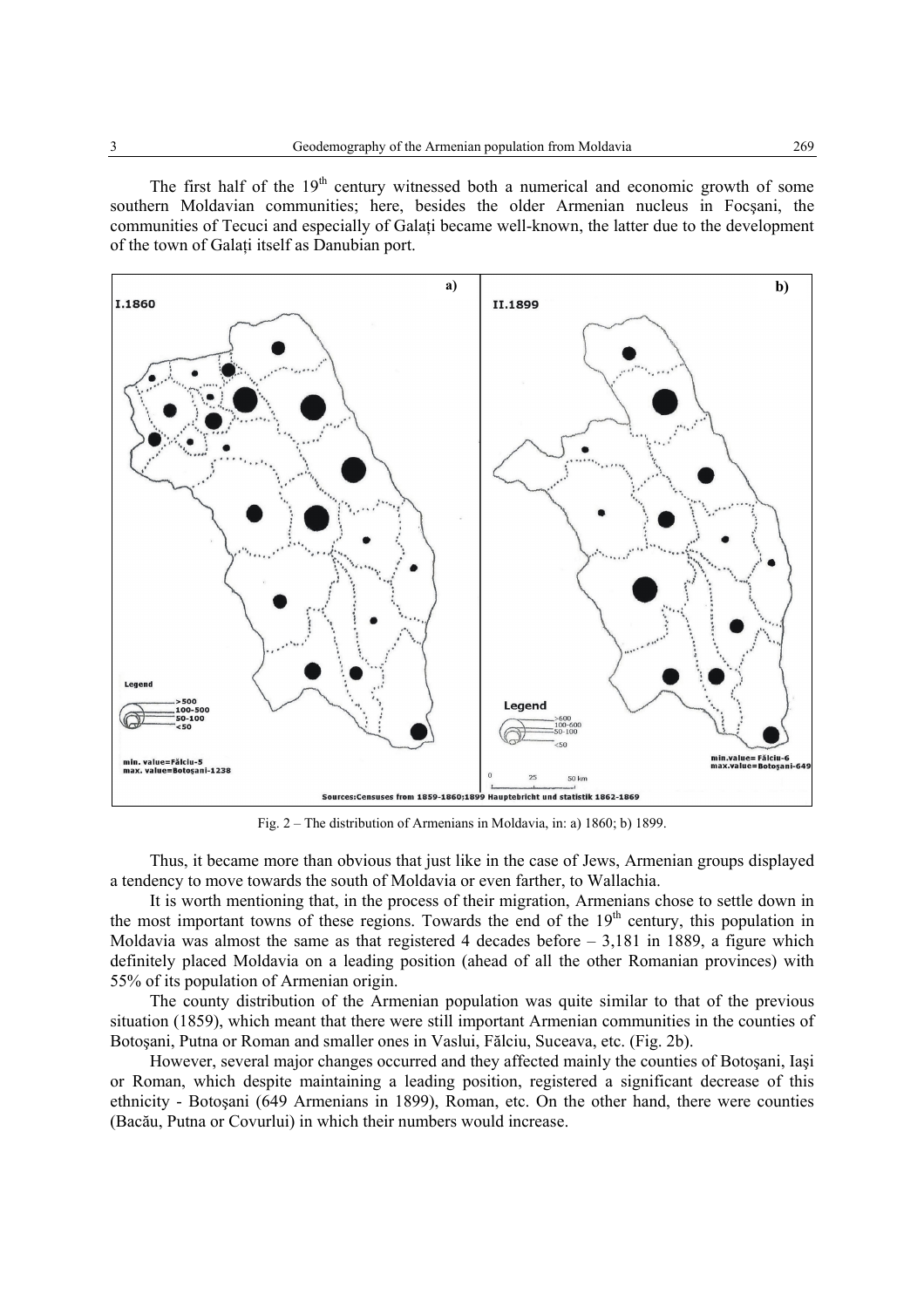This phenomenon revealed a certain tendency of Armenian people to move from the northern regions, where they used to form a great majority, towards the southern parts, at the same time becoming more homogeneous numerically in the largest towns of Moldavia.

Their eagerness to become part of the urban habitat was due primarily to urban economic activities, a feature traceable to the end of the  $19<sup>th</sup>$  century as well – approximately 70% of these nationals choosing to live in the urban settlements of Moldavia, especially in the county-capitals: Botosani, Focsani, Roman, Galati and Iași, obviously exceptions did exist. For example, in Bacău County - the most important Armenian community lived in Târgu Ocna (304 people), whereas in Putna County, besides the Focşani community consisting of 327 Armenians, there still was another one at Panciu (125 people), similarly important.

Towards the end of the  $19<sup>th</sup>$  century, of all the 5,787 Armenians living in the Romanian Kingdom, almost 55% settled in Moldavia (3,181), 28% in Dobrogea (1,630) and only 17% in Wallachia. All these figures prove that this population viewed Moldavia as one of their favourite regions to settle in (Fig. 3).



Fig.  $3$  – The distribution of Armenians in the Romanian Kingdom at the end of the  $19<sup>th</sup>$  century.

The counties in which a greater number of Armenians lived at that time, were in Dobrogea: Constanta – 833 and Tulcea – 797 due mainly to the port-cities of Constanta (472 people – 56.6%) and Tulcea (245 people – 30.7%); other towns were Babadag (218 people), Sulina (154) and Medgidia (34); in all these settlements they were involved especially in trade.

A few other Moldavian counties can be added to the previously mentioned ones: Botoşani, Bacău and Putna. Here, just like in all the other cases studied, Armenians were preponderently townsfolk.